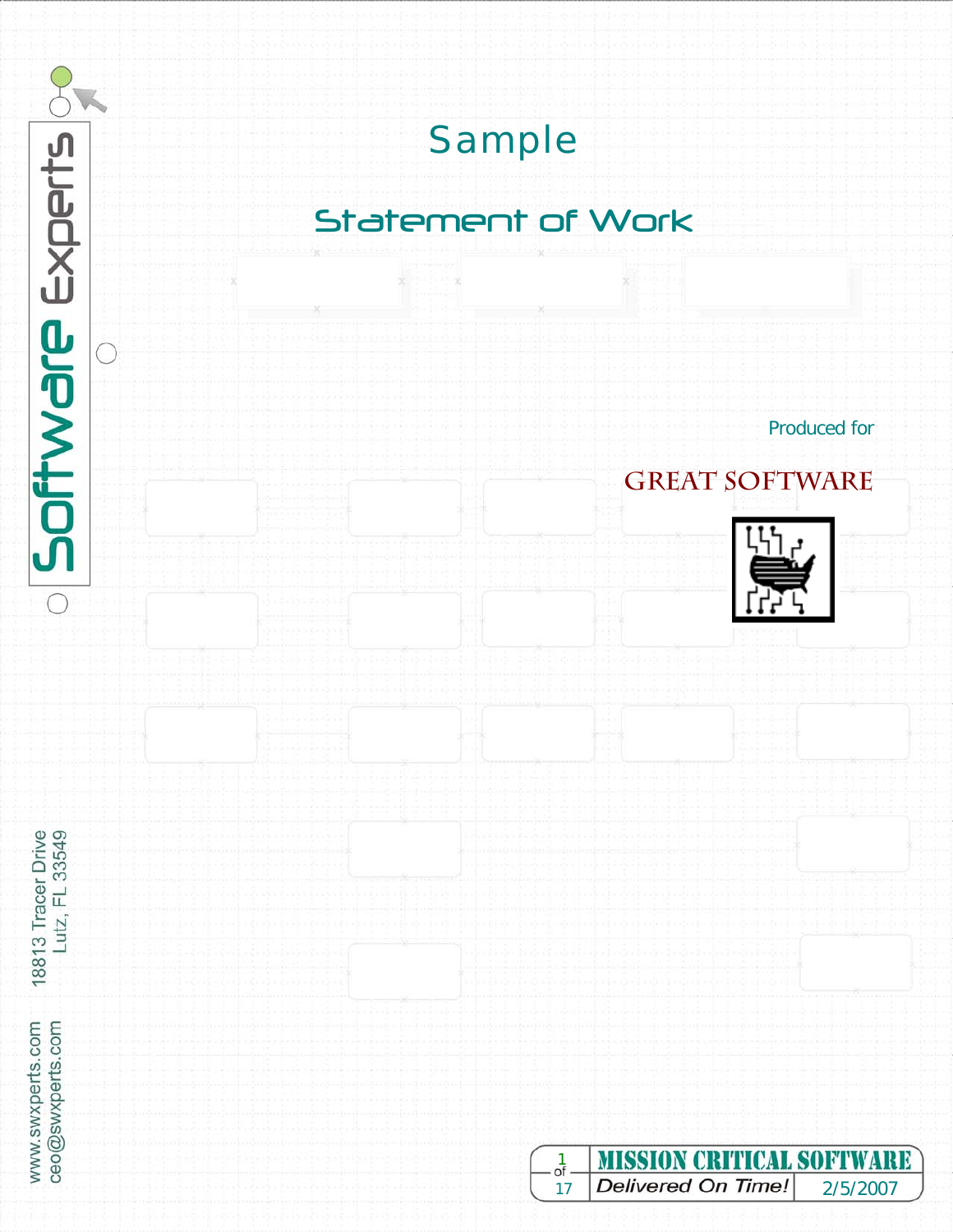# **Statement of Work**

#### *Date: February 5, 2007*

This document is the Statement of Work between Great Software, Inc. (the "Company,") and Software Experts.

**Company Name: Great Software, Inc. Service Provider Company/Name: Software Experts Project Name:** Project SG

#### **Description of work to be performed.**

Software Experts shall provide services in developing the application as per the specification below. Customer shall provide all the information requested by Software Experts. Failure to provide it in a timely manner will cause delays in the project.

#### *1.1 Status*

The description below describes software requirements for the Ignoble form design application. It is a normative appendix for a contract between software vendor and customer. However, it does not have any meaning independent from the software specifications provided by the Customer. The list of original user specifications is provided in the Appendix A.

In areas described herein and Customer's specification, this very description takes precedence. Any changes conflicting with the original specifications (including any requirements changes, additional functionality and any other changes), this document are subject to start the Request For Change process. Also the document describes proposed technical solution for the implementation of the product.

#### *1.2 Should/Will/Shall words meaning*

The terms "must," "should," and "may" imply the following:

#### **1.2.1. Must/Shall/Will**

This is an absolute requirement for delivery in this release.

#### **1.2.2 Should**

Inclusion in this release is dependent of factors such as time, cost, and complexity of implementation.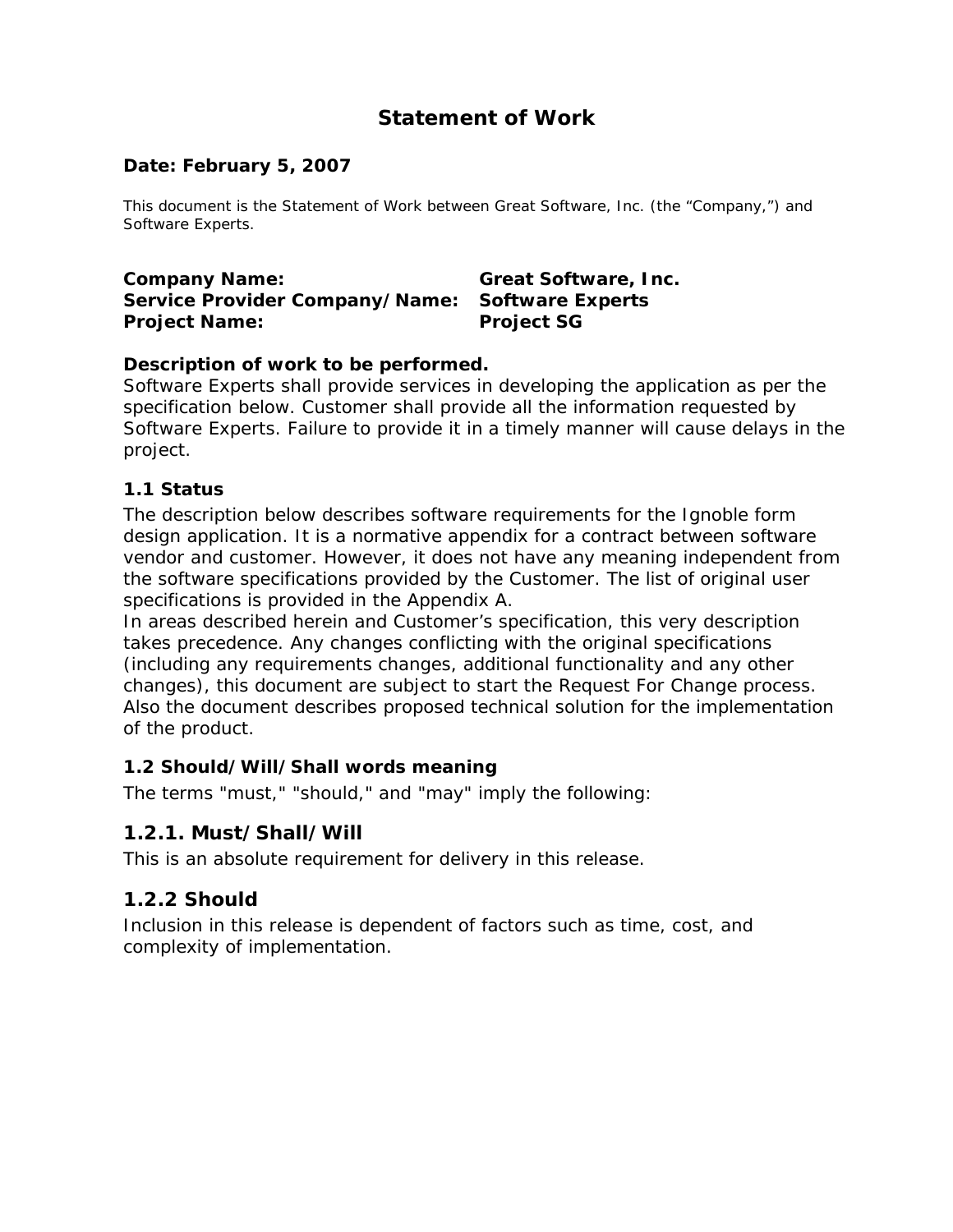#### *1.3 Business Requirements*

The main is non-technical people wanting to quickly build a simple web-site with form. So the application must hide all complexities of such operations.

- **1.3.1 Installation and functioning should not require administrative privileges.**
- **1.3.2 The application should hide technical details even by price of decreased functionality.**
- **1.3.3 The application should provide a comprehensive user manual and support environment.**
- **1.3.4 User interface must be as simple as possible.**
- **1.3.5 The application architecture must be flexible to include additional functionality in subsequent releases.**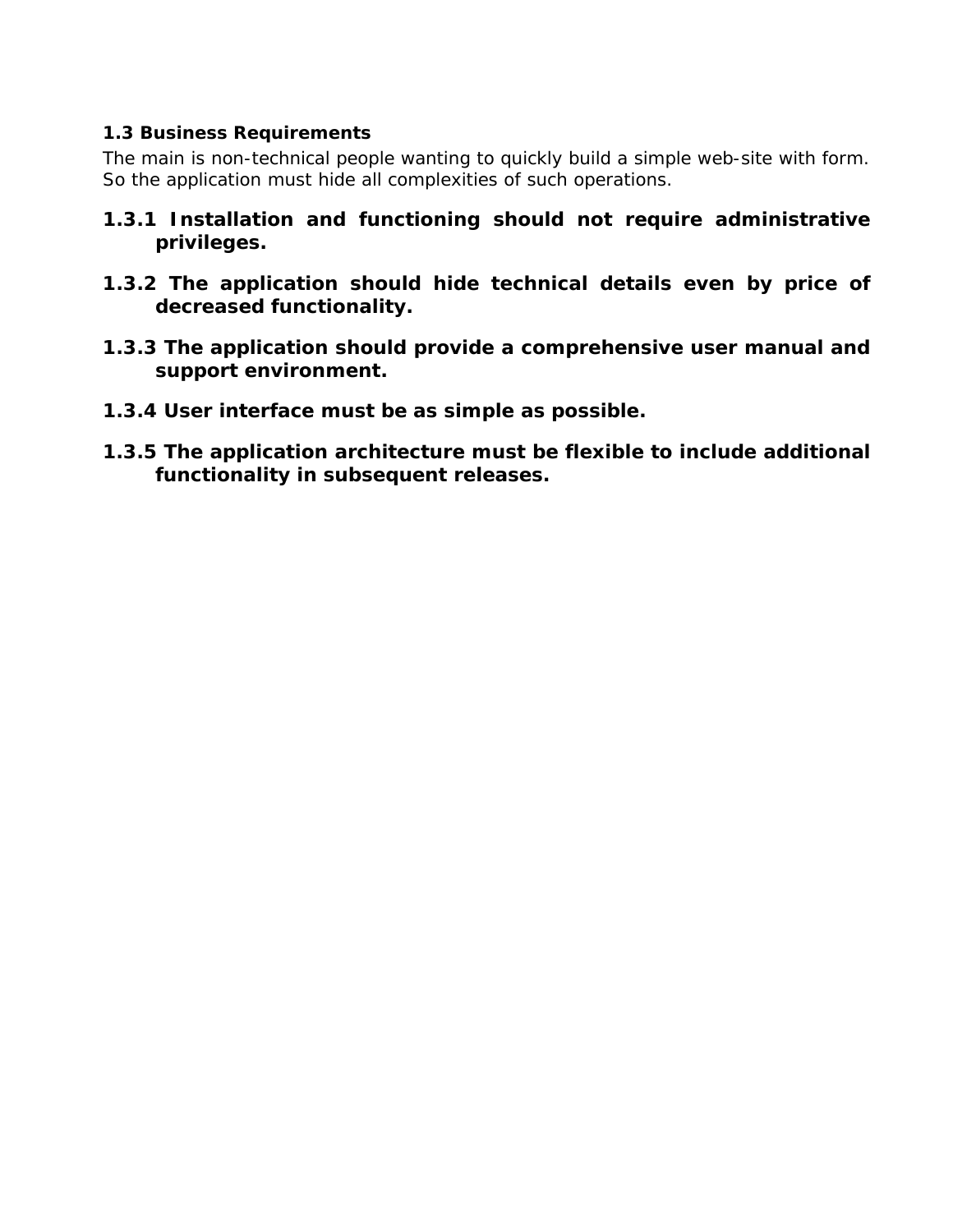## *1.4 Software Requirements*

## **1.4.1 Application framework**

The application will be built on top of Eclipse RCP framework to provide cross-platform support. Main menu and toolbars will be implemented as RCP Workbench contributions.

### *1.4.1.1 Extensibility*

The application will be designed and implemented to allow easy extension of functionality of the result product. In order to achieve flexibility and extensibility modular design will be used. This will allow us to develop and maintain the application with low efforts.

## **1.4.2 Form Design**

### *1.4.2.1 Blocks*

The main building block of a Ignoble form will be block as in terms of CSS Level 2 layout. The form will be a collection of blocks without possibility to embed blocks into each others.

## *1.4.2.1.1 Positioning*

The form will be designed in a WYSIWYG manner. User will select a form component and place it onto a Canvas. The system will use absolute positioning to layout components on the users form. In other words form will be a collection of blocks with CSS absolute positioning.

## *1.4.2.1.2 Appearance*

The application will provide ability to change border style of each block. This includes width, color and style of each border segment (top, left, bottom, right). The application will provide a way to change background color of each block.

## *1.4.2.2 Inline layout*

HTML inline flow will be used to layout text inside text blocks (see below).

## *1.4.2.2.1Font styles*

The application will allow change font style of a piece of the text. This includes size, family, weight and decorations.

## *1.4.2.2.2 Spell checking*

The form designer will check spelling of the text in the text blocks and labels and draw red line under misspelled words.

### *1.4.2.3 Form handling*

Each form will be stored in the database as a table.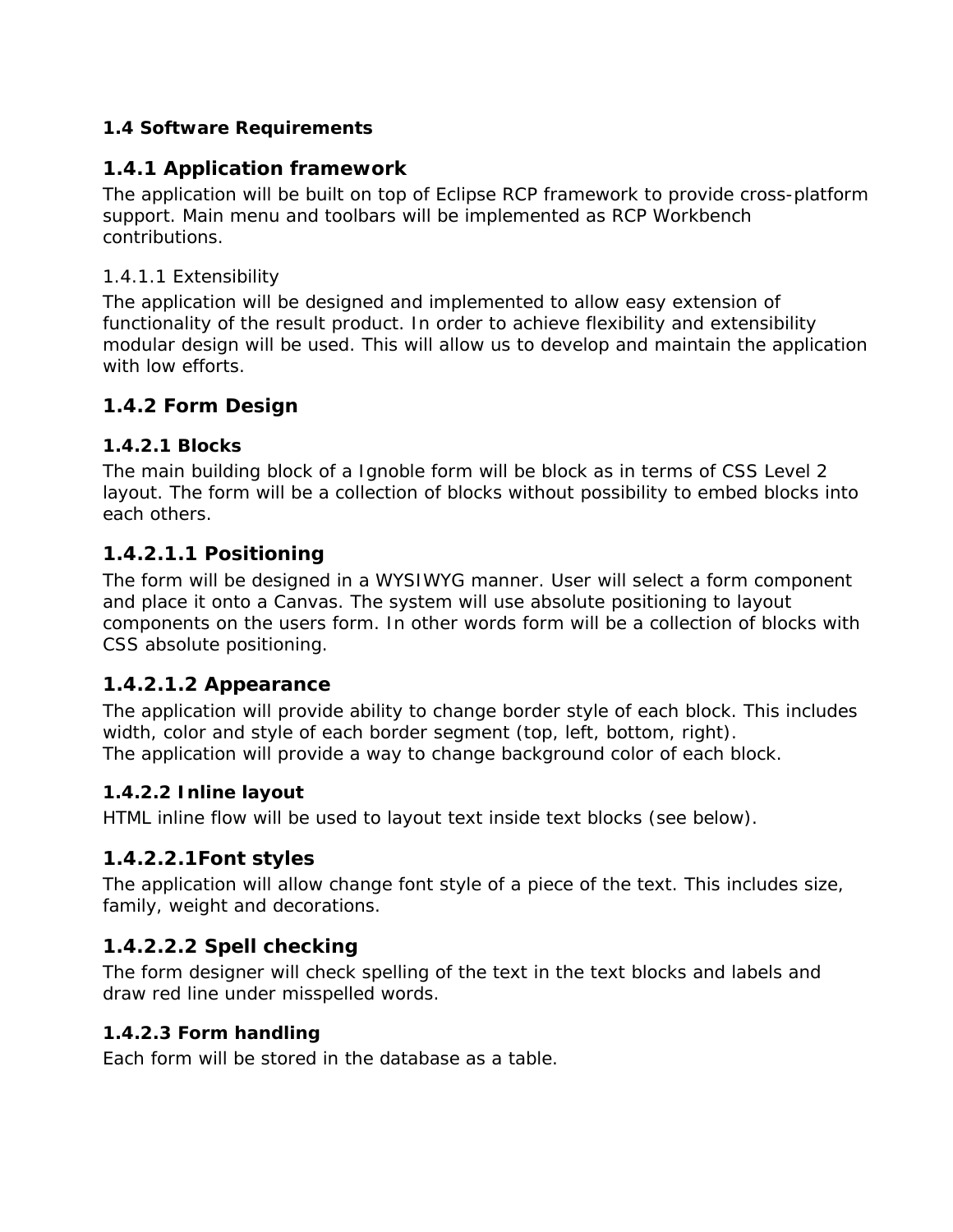## *1.4.2.3.1 Versioning*

Each database used by Ignoble form handling module will contain a table named `Ignoble\_form`. The table will store versions of the Ignoble form tables. The form handling module will check if the database table has valid version before try to write data into it. In the subsequent releases of the application a data migration module should be developed to allow user upgrade forms transparently.

# *1.4.2.3.2 Fields*

In order to gather information a notion of field will be used by the application. Field is an editable piece of information stored in the database.

Each form field will be reflected onto one column of the database field directly.

## **1.4.2.3.2.1 Domains**

Each field can be associated with one of data domains:

- String
- Text
- Number
- Phone
- E-mail
- Date

The field value will be cast to appropriate data type before write into the database.

#### **1.4.2.3.2.1 Field types**

The full list of the field types presents in the original Ignoble application specification.

### *1.4.2.4 CSS support*

The visual editor will support CSS class assignments for block elements in the volume enough for customization of block appearance in the editor. However, no effort will be maid to account style inheritance and CSS Level 2 features.

### *1.4.2.5 Clipart*

Insertion of raster image files in the following formats will be supported via image form component:

- PNG
- GIF
- JPEG
- ICO
- TIFF
- BMP

The images should be inserted as is, without conversion or editing.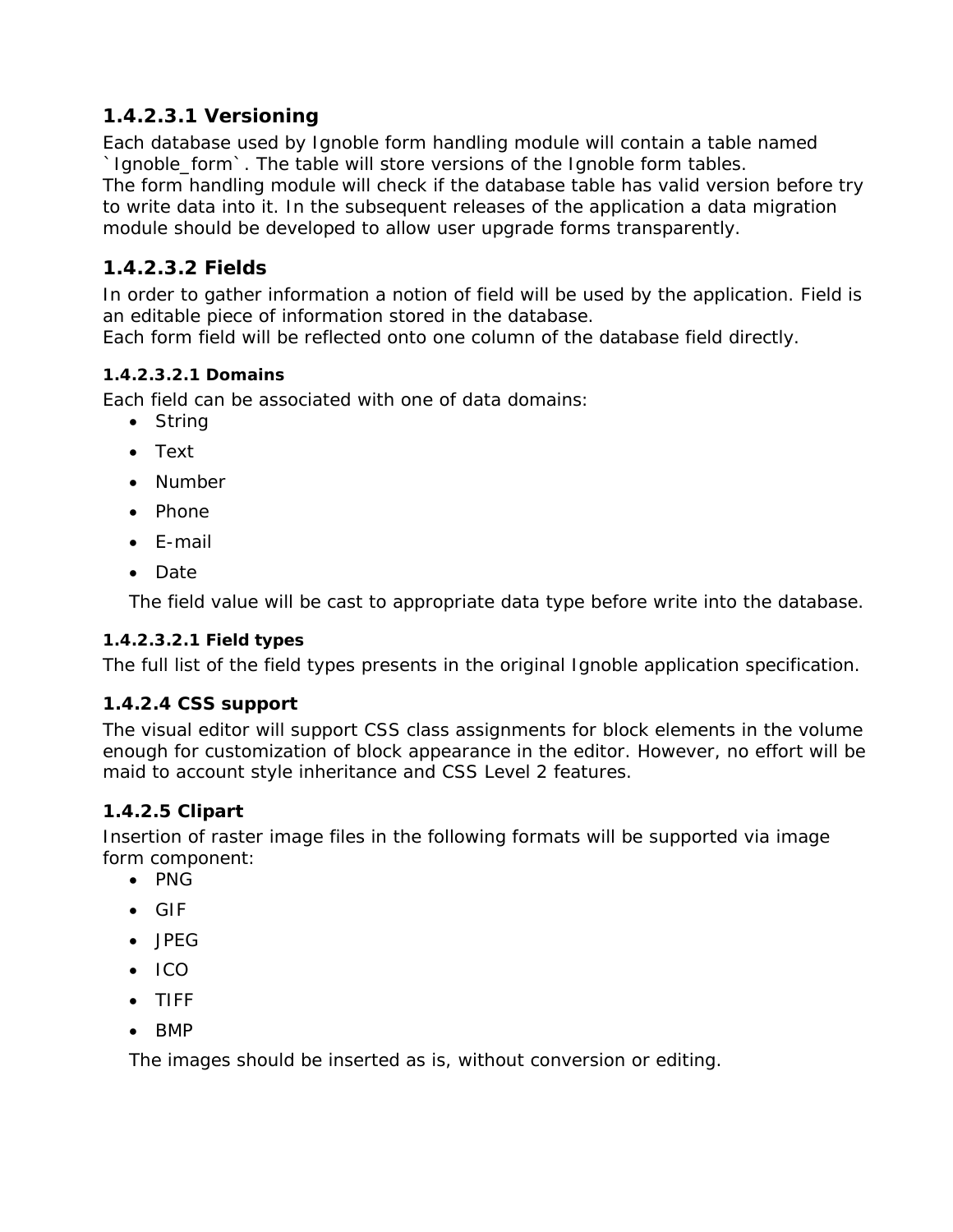## *1.4.2.6 Auto-shapes support*

The application will provide support for auto-shapes by rasterizing them during code generation phase. So user will be able add following figures onto the form:

- Lines with/without arrows on the ends
- Rectangles
- Ellipses
- Rounded rectangles

# **1.4.3 Form storage**

### *1.4.3.1 XML Format*

The form data will be stored in XML format with XStream library. The library produces light-weighted XML representation of a model graph with nearly zero effort.

## *1.4.3.2 Versioning*

The XML will use processing instruction construct to distinguish different versions of the form data. For example the following instruction can be used at the beginning of the XML file:

<?xml version='1.0' encoding='UTF-8'?> <?seagrean version='1.0'?>

# **1.4.4 Code generation**

### *1.4.4.1 Target environment*

The first release of the form build will be targeted to the LAMP (Linux Apache MySQL PHP 4) platform.

### *1.4.4.2 Generation results*

Ignoble code generator will produce following files:

# *1.4.4.2.1 Form meta-information*

A file with meta-information describing form fields, their type, and database connection parameters.

## *1.4.4.2.2 HTML*

Is a plain XHTML document referencing all other form related files. The style information will be applied via linked CSS with identifier selectors if block classes was not specified in Visual editor.

The HTML file will not contain any server-side script to ease editing of the form.

## **1.4.4.2.2.1 Validation**

The result HTML also will exploit javascript to valid field contents. In case of invalid values form submit fill be abandoned and an alert window will be shown with error description.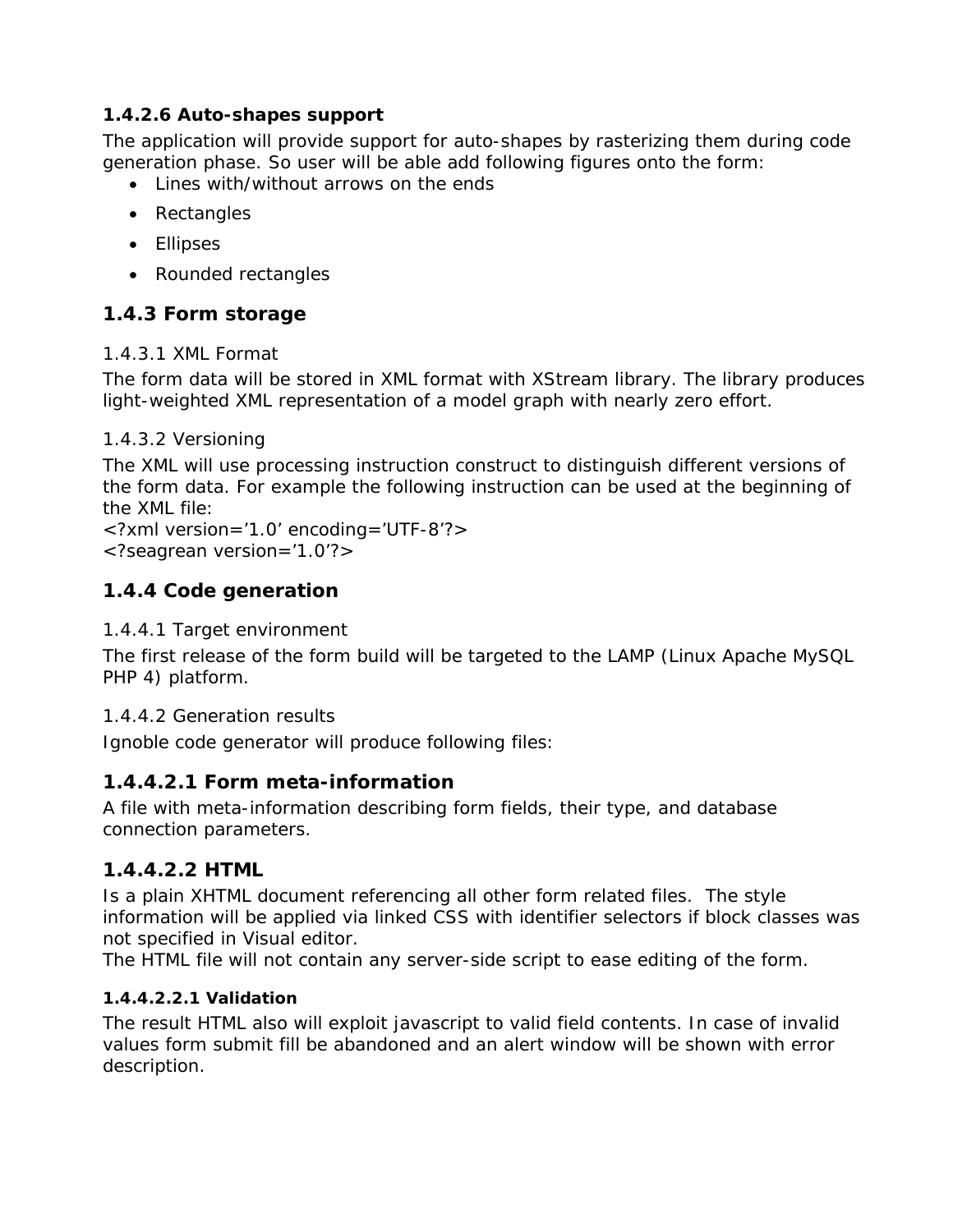# *1.4.4.2.3 CSS*

Is a stylesheet with style information for the form. Due the automatic management style class names will be autogenerated.

# *1.4.4.2.4 Images*

Rasterized auto-shapes and images inserted into the form by users.

## *1.4.4.2.5 Server-side form handling modules*

Actually code generator will copy predefined versions of the server-side modules wrote by Vendor developers to handle form submit.

## **1.4.5 Code editing**

The application will allow edit code generated for the form implementation. The software should try to reverse-engineer modified HT ML code into form model to build correct representation in the visual editor. However due nature of visual designer this is not always possible.

## **1.4.5.1 HTML/Code editor**

The editor will be based on Amateras HTML editor (CPL 1.0). All changes maid into the original code will be pushed back into the main source tree.

## *1.4.5.1.1 Structure highlighting*

The editor will support HTML structure highlighting.

## *1.4.5.1.2 Tag auto-completion*

The code editor will provide hint for tag auto-completion.

## *1.4.5.1.3 Printing*

The editor must provide ability to print form code with structure highlighting. Standard Printer/Page setup will be used to adjust printing parameters. The page will be printed as it rendered on the screen. No additional elements/styles will be introduced.

## **1.4.6 Administration setup**

## **1.4.7 Form import**

Ignoble application will provide ability to import forms from other file types. The application should try to obtain meaningful labels for imported fields if possible. The layout of original form will be abandoned.

### *1.4.7.1 Supported formats*

## *1.4.7.1.1 PDF*

Only the latest PDF versions support forms. So import of these PDF documents will be supported.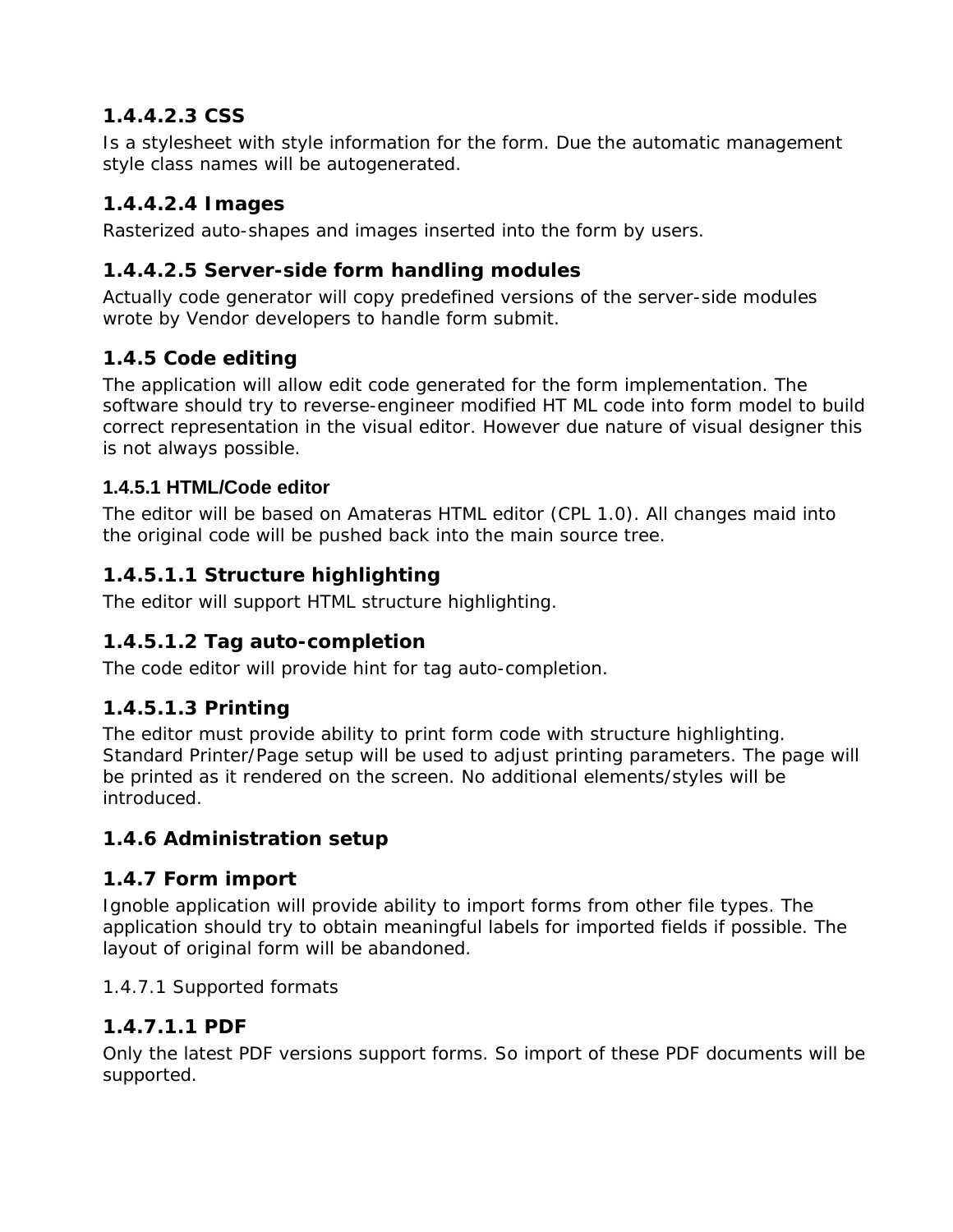# *1.4.7.1.2 HTML/PHP/ASP*

During import of an html form, all php & asp code will be ignored.

## **1.4.8 Form merging**

The application will provide a form merging wizard that will allow insert form into a convenient HTML page template. This will be done by loading the template into embedded browser control with interception of all HTML events by injected javascript. The javascript will insert a colored block to the form template to mark position of the form insertion. As Ignoble form is a block from CSS 2 layout view, the script will insert a block element (div) also. This will allow imagine how the result of the merge operation will look like.

## **1.4.9 Form upload**

#### *1.4.9.1 Catalogs structure*

During upload a root folder for upload will be specified. Directory structure description below is relative to the upload root.

| <b>Folder</b>                                                                             | <b>Description</b>                                                                       |
|-------------------------------------------------------------------------------------------|------------------------------------------------------------------------------------------|
| _Ignoble_/ <version></version>                                                            | Storage for the Ignoble specific code.<br><version> is a version identifier of</version> |
|                                                                                           |                                                                                          |
|                                                                                           | Ignoble server-side form handler.                                                        |
| <form name=""></form>                                                                     | The name of the html file for the form                                                   |
|                                                                                           | handling                                                                                 |
| _Ignoble_forms_/ <form< td=""><td>Directory storing form specific files such</td></form<> | Directory storing form specific files such                                               |
| name>/ <form version="">/</form>                                                          | as images, javascripts, css and so on.                                                   |

### *1.4.9.2 Protocols*

The application will allow upload of the form via following protocols:

- FTP (Active or passive)
- SFTP (FTP over SSH channel)

Later another transfer protocols can be added.

### *1.4.9.3 Firewall & Proxy support*

The application should try workaround protocol constraints by switching protocols modes (Active/Passive) and protocols in case of connection failure. However, the only way to pierce some corporate firewalls is usage of proxies. The application should support HTTP/FTP/HTTPS proxy if appropriate for the protocol.

### *1.4.9.4 Upload verification*

At the end of upload procedure the application should verify validity of the remote code copy. It will be done by download of the form data and comparing with the original local copy.

## **1.4.10 Server-side modules**

Server-side modules will be reused by all site forms generated by Ignoble. So form meta-information data will be used to handle form submits correctly.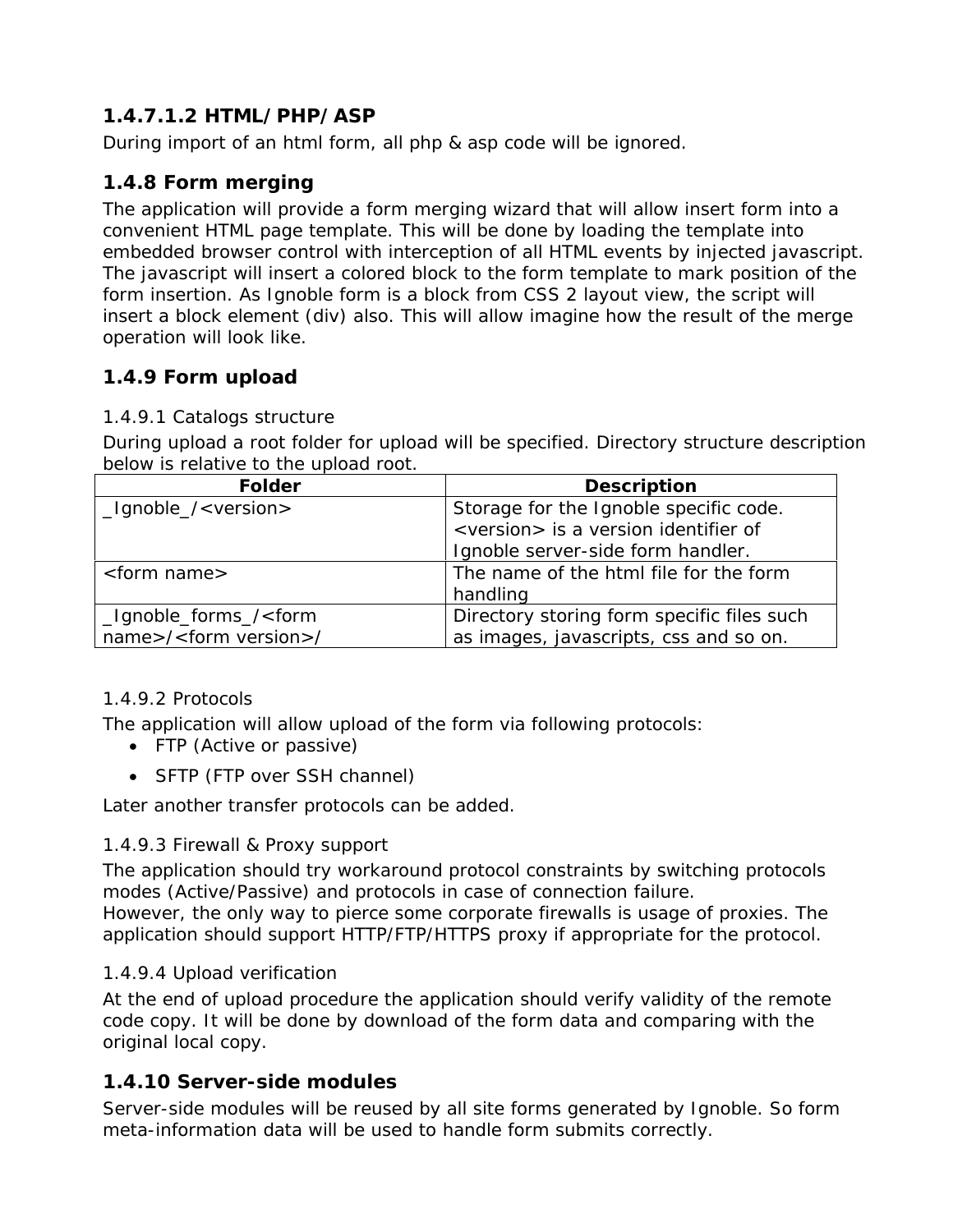#### *1.4.10.1 Form handling module*

So form meta-information will be used to obtain form handling information.

## *1.4.10.1.1 Validation*

The module must check validness of the submitted form data before write into the database. In case of invalid data, the module should show error page explaining cause of the problem.

## *1.4.10.1.2 Database schema creation*

At start the module should connect with the database and check presence of the table used to store form data. If the table does not exist the module should create one.

# **1.4.11 Update manager**

## *1.4.11.1 Automatic update*

The update manager shall allow automatically download and install updates and security fixes. However major updates and upgrade from Free to Pro versions should be paid on the e-commerce web-site. So the manager will track compatibilities between major version numbers and offer to update for the same major release only. Availability of updates will be checked on the first run of the application and with 7 days interval after then. This will allow to lower load on update servers after release of a new application version.

## *1.4.11.2 Paid functionality access*

This will be achieved by distribution of the same binary codes for both Free and Paid application releases. Paid functions will be opened on the correct activation of the product.

### *1.4.11.3 Update manager extension*

Special extension of the Eclipse update manager will be used to check whether the public update can be installed for free. To check availability of the public update, the update manager will check a file on the update server named updates.xml. The file will contain information about updates available for the all application versions. This file will also be used to track serial key compatibility between application versions.

# **1.4.12 Serial numbers/licensing**

Serial number is a sequence of alpha-numeric character uniquely identifying sold copy of a media with the product. A certificate with serial number will be distributed with software boxes or will be provided via e-commerce web-site.

A freshly installed application will function in the Free mode. To get access to Pro functionality user must activate its application copy by connecting with Ignoble license server and providing serial number. In case of successful activation, Pro functionality will be unlocked until next reinstallation of the software.

## *1.4.12.1 License server*

The initial version of the license server will not provide any administrative interface or piracy prevention. The server will accept all license requests for existing product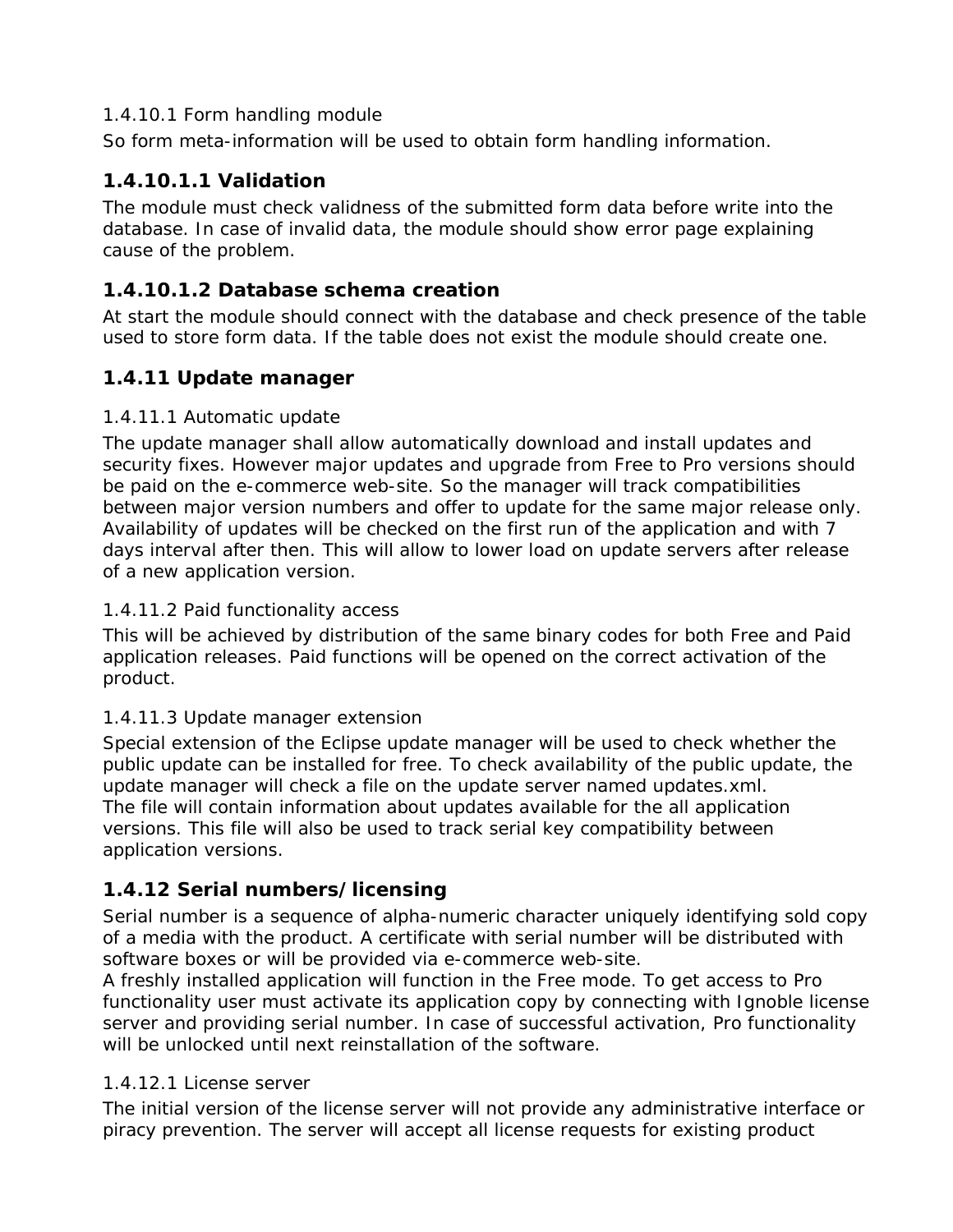number by default. However detailed logging of the operation will be used to incident tracking. In the subsequent releases if needed we can add constraints onto number of installations per serial number and use any-other antipiracy strategies.

Information about activated serials numbers and installations will be stored in MySQL database accessible with standard DB tools.

Collection of serial numbers will be generated by concatenation of product version and a random gamma. So each key will have the following structure:

SEAG-VVVV-RRRR-RRRR-CCCC,

where VVVV- product version number, RRRR – random gamma, CCCC – serial control sum for typo prevention.

### *1.4.12.2 Activation schema*

To enable paid functionality user must pass through the product activation procedure. The application will provide an activation dialog to enter product serial number. Then the number with information unique identifying user's computer (MAC address is a good example) will be passed to the license server.

The server will check validity of the license request. In a positive case it will encrypt the license request with a private key by RSA algorithm and send it back to the application.

The application will store the signed license. On each startup the app will try to decrypt the license and check validity of the environment. If the environment will match the license, paid functionality will be enabled.

## **1.4.13 Installation**

The application will be installed in an easy way with native platform installer.

### *1.4.13.1 Required permissions*

The application must not require administrative (superuser) rights to install correctly.

### *1.4.13.2 Runtime environment*

### *1.4.13.2.1 Java*

Java 1.4.2 shall be used to implement the application. This is the lowest common denominator for available platforms.

## *1.4.13.2.2 Operating systems*

#### **1.4.13.2.2.1 Windows**

The application must run on the following Windows versions: 2000, XP, Vista, 2003.

#### 1.4.13.2.2.1.1 Installer

NSIS based self-extractable installer will be used.

#### 1.4.13.2.2.1.2 Uninstall

The installer will register Ignoble in the Windows application registry to allow uninstall via Windows->Control panel->Add/Remove programs applet.

1.4.13.2.2.1.3 Java Runtime Environment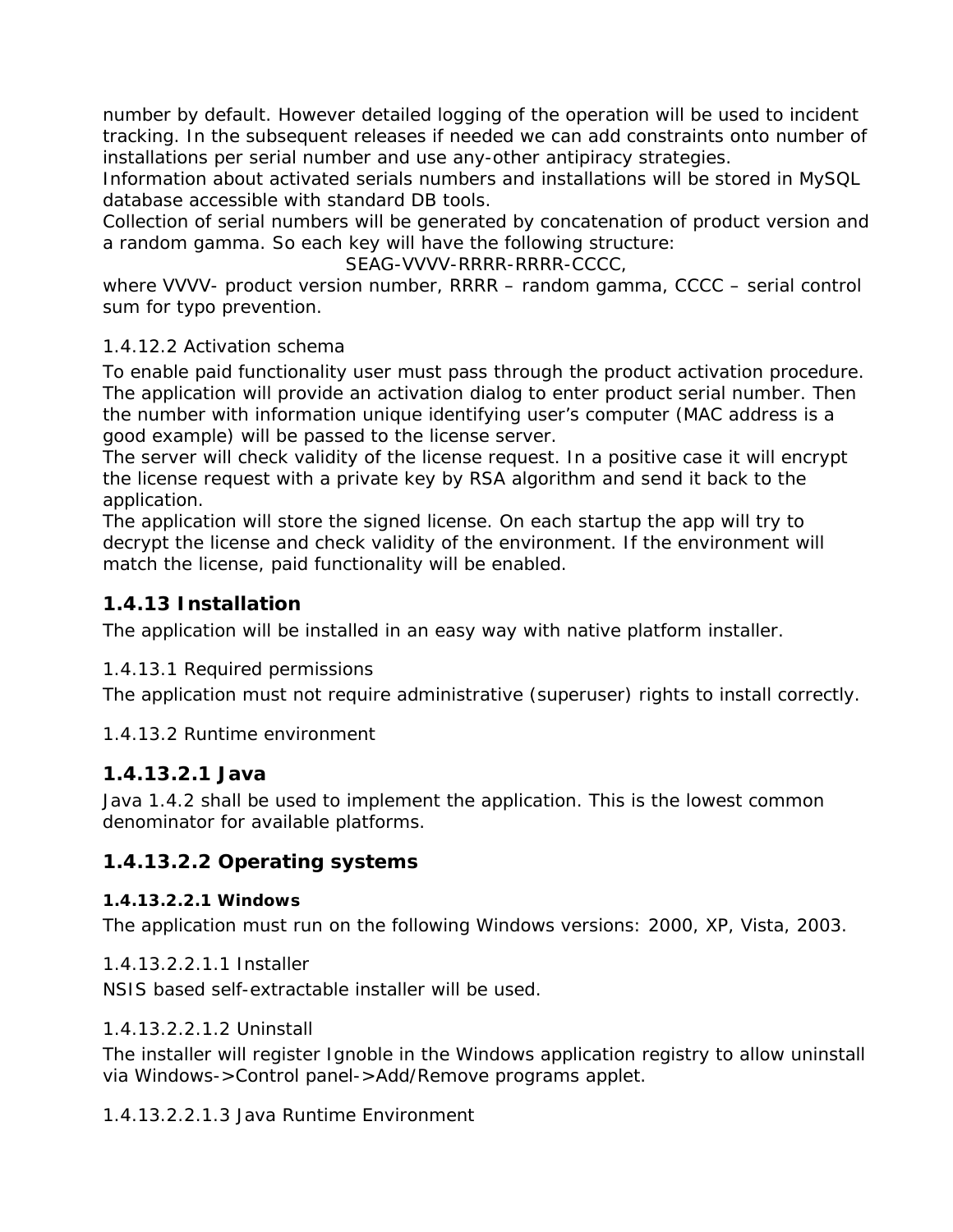The installer will be bundled with JRE environment needed to run the application. The bundled JRE will be installed.

#### **1.4.13.2.2.2 MacOS X**

The application must run on MacOS X 10.4 and better.

#### 1.4.13.2.2.2.1 Installation

a native dmg image will be used to distribute application. The application will be installed by a simple drag'n'drop operation.

#### 1.4.13.2.2.2.2 Uninstall

User will be able to install application just be moving application package (icon) into the trash.

#### 1.4.13.2.2.2.3 JRE Environment

Installed OS X JVM will be used to run the application.

## **1.4.14 Out of the project scope**

#### *1.4.14.1 Dreamweaver extension*

Due the nature of the project technology profile the extension will be deferred until the first release of the application.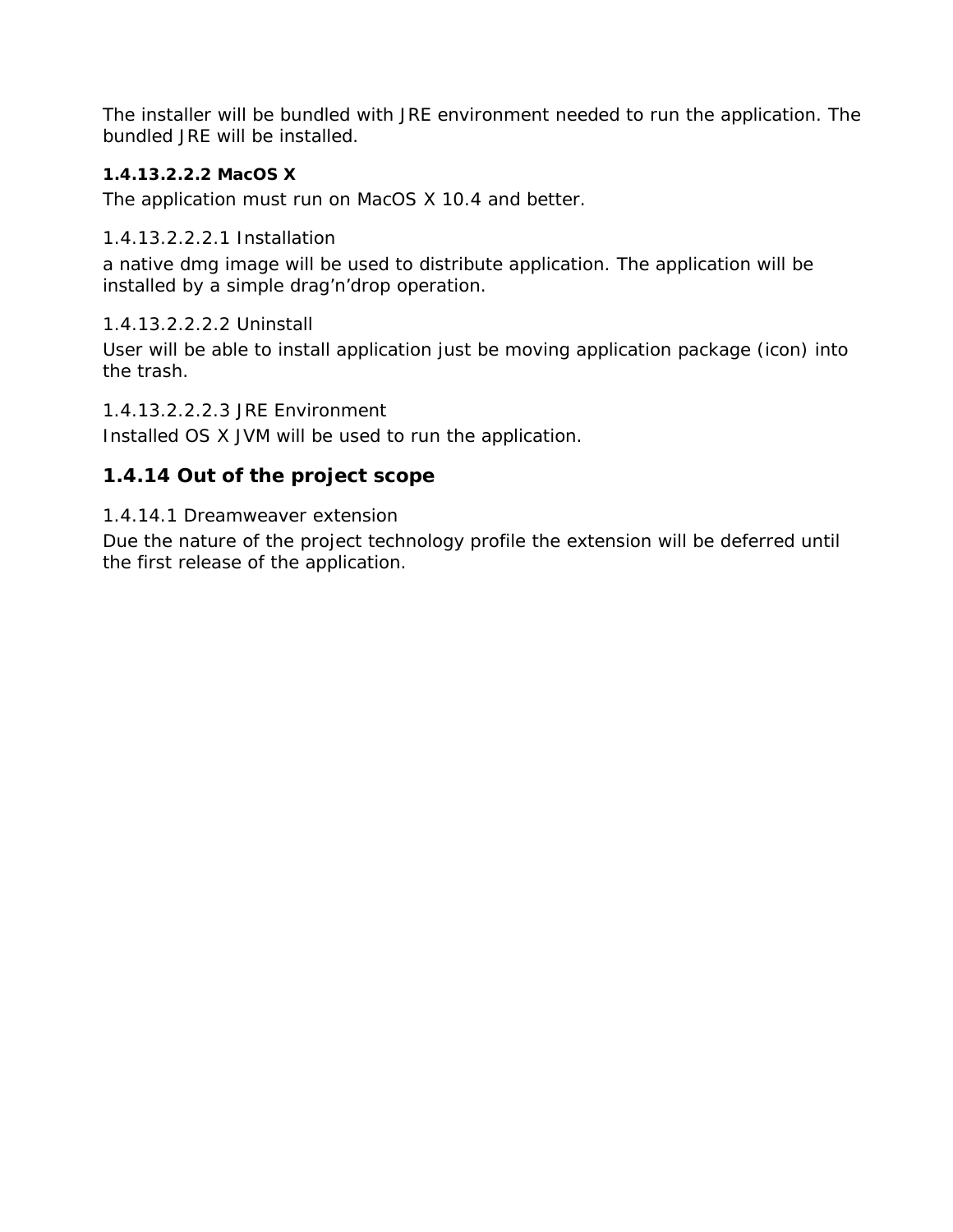## *1.5 Application architecture*

The application will be built on top of Eclipse Rich Client Platform infrastructure. The platform provide rich UI toolkit for development of cross-platform extensible desktop applications. So it is a natural to use it as a foundation for the Ignoble application.



## **1.5.1 Data structure**

**Fig. 1 Data model structure**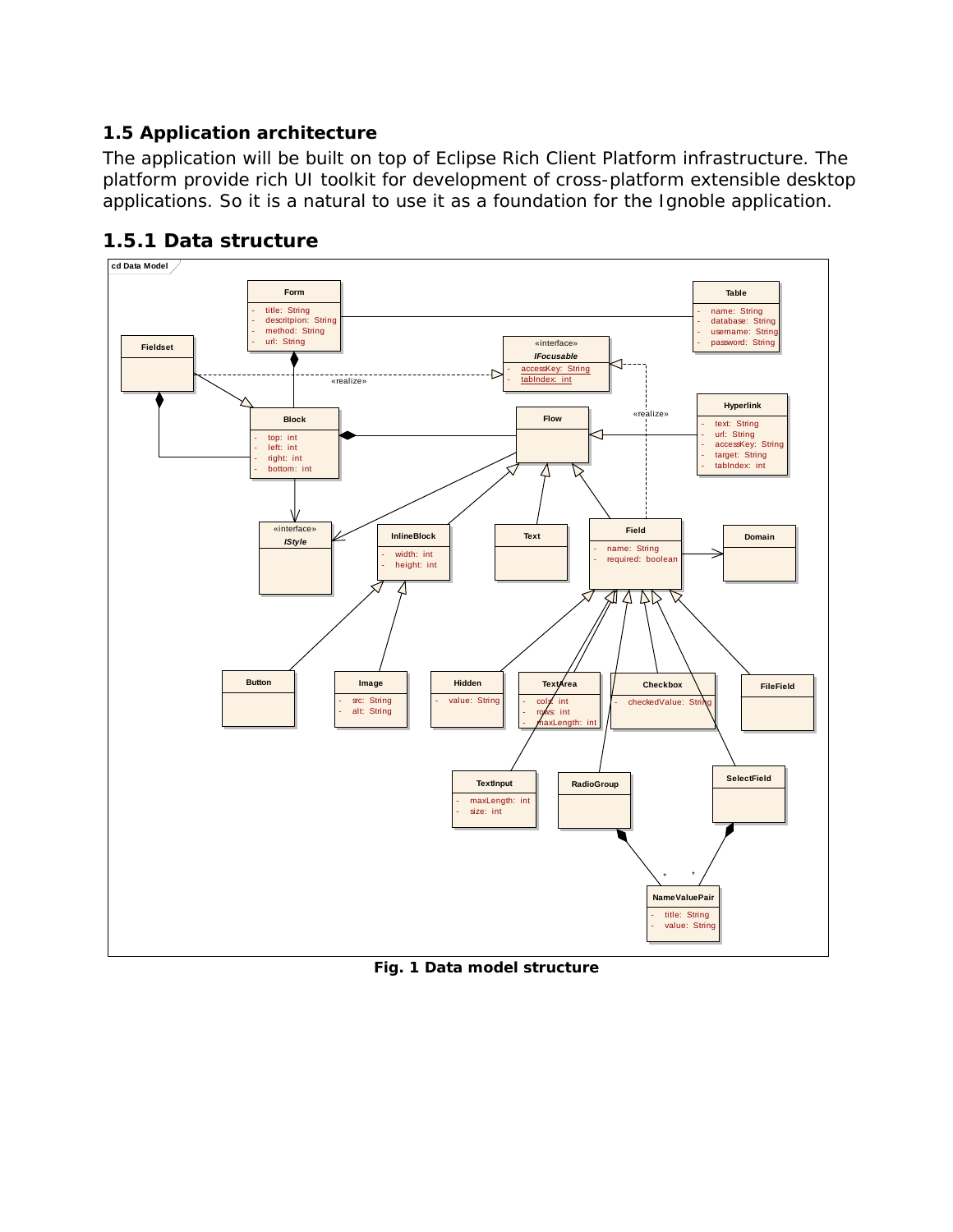## **1.5.2 Component break-down**



#### **Fig. 2 Component break-down**

 On the Fig. 2 you can see component structure of the application. Each component of the diagram represents Eclipse bundle (feature, plugin or fragment). The following system extension points introduced:

| <b>Interface</b>           | <b>Purpose</b>                                           |
|----------------------------|----------------------------------------------------------|
| <b>IActionContribution</b> | Addition of new actions into application's main menu bar |
|                            | or main toolbar.                                         |
| <b>ISiteGenerator</b>      | Addition of new form target environments.                |
| <b>IFormImport</b>         | Addition of new imported form formats                    |
| <b>IExportWizard</b>       | Addition of new form export wizards                      |
| <b>ISiteTransport</b>      | Addition of new form upload protocols                    |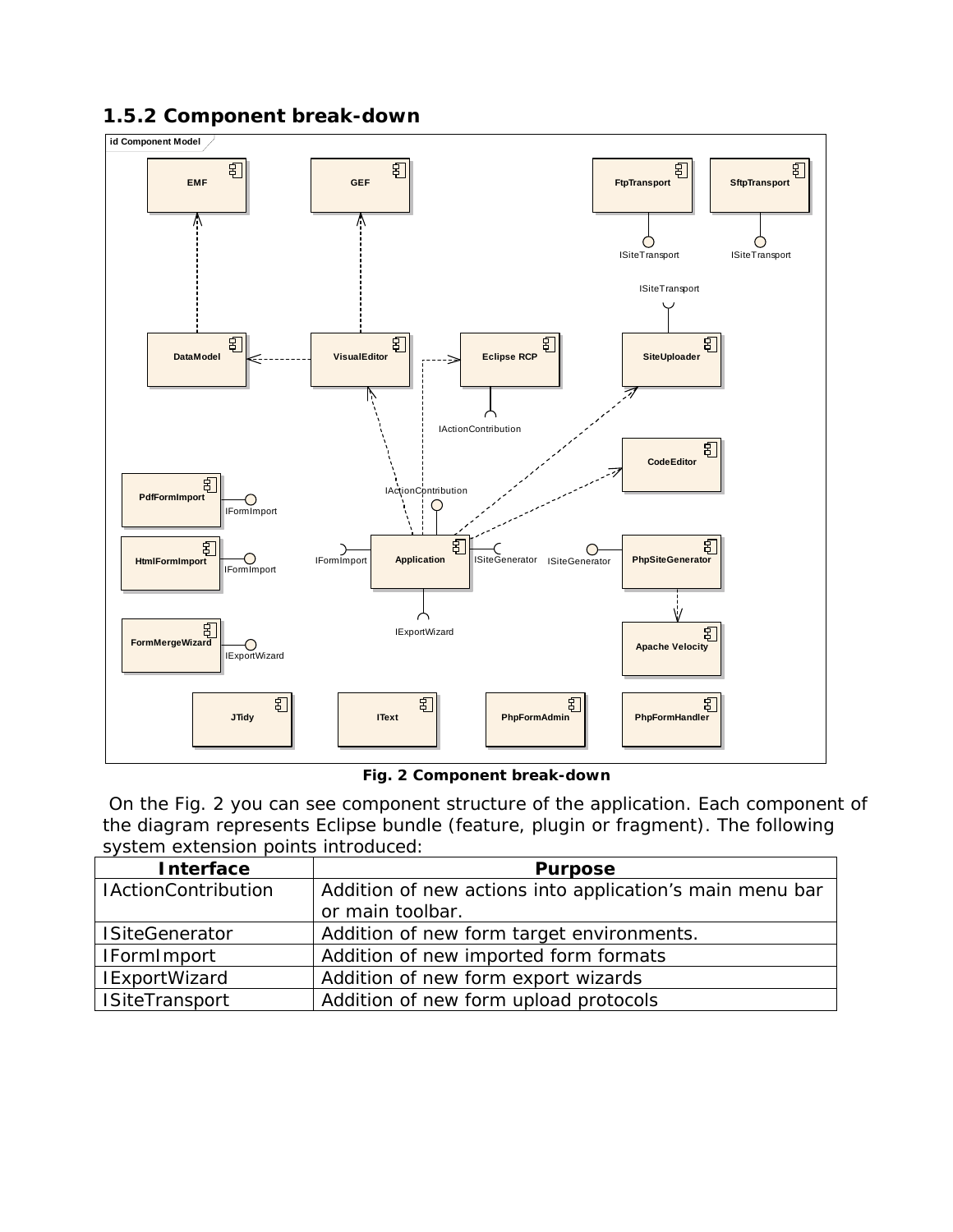| <b>Title</b>            | <b>Description</b>                | <b>Version</b> | <b>License</b> |
|-------------------------|-----------------------------------|----------------|----------------|
| <b>XStream</b>          | XML serialization/deserialization |                | <b>BSD</b>     |
| <b>Eclipse RCP</b>      | Application framework             | 3.3M4          | EPL            |
| <b>Eclipse GEF</b>      | Graphical editing framework       | 3.2.1          | <b>EPL</b>     |
| Amateras HTML<br>editor | Advanced HTML editor              |                | <b>CPL</b>     |
| Jazzy                   | Spell checker                     |                | <b>LGPL</b>    |
| Commons-Net             | FTP transfer                      |                | Apache         |
| JCraft Jsch             | SFTP transfer                     |                | <b>BSD</b>     |
| iText                   | PDF reading                       |                | <b>MPL</b>     |
| <b>NSIS</b>             | Windows Installation builder      |                | <b>GPL</b>     |
| FileStorm               | MacOS X DMG image builder         |                | Commercial     |

# **1.5.3 Third-party components**

# *1.6 References*

[DDS] Detailed description of Ignoble, Great Software Inc, December 2006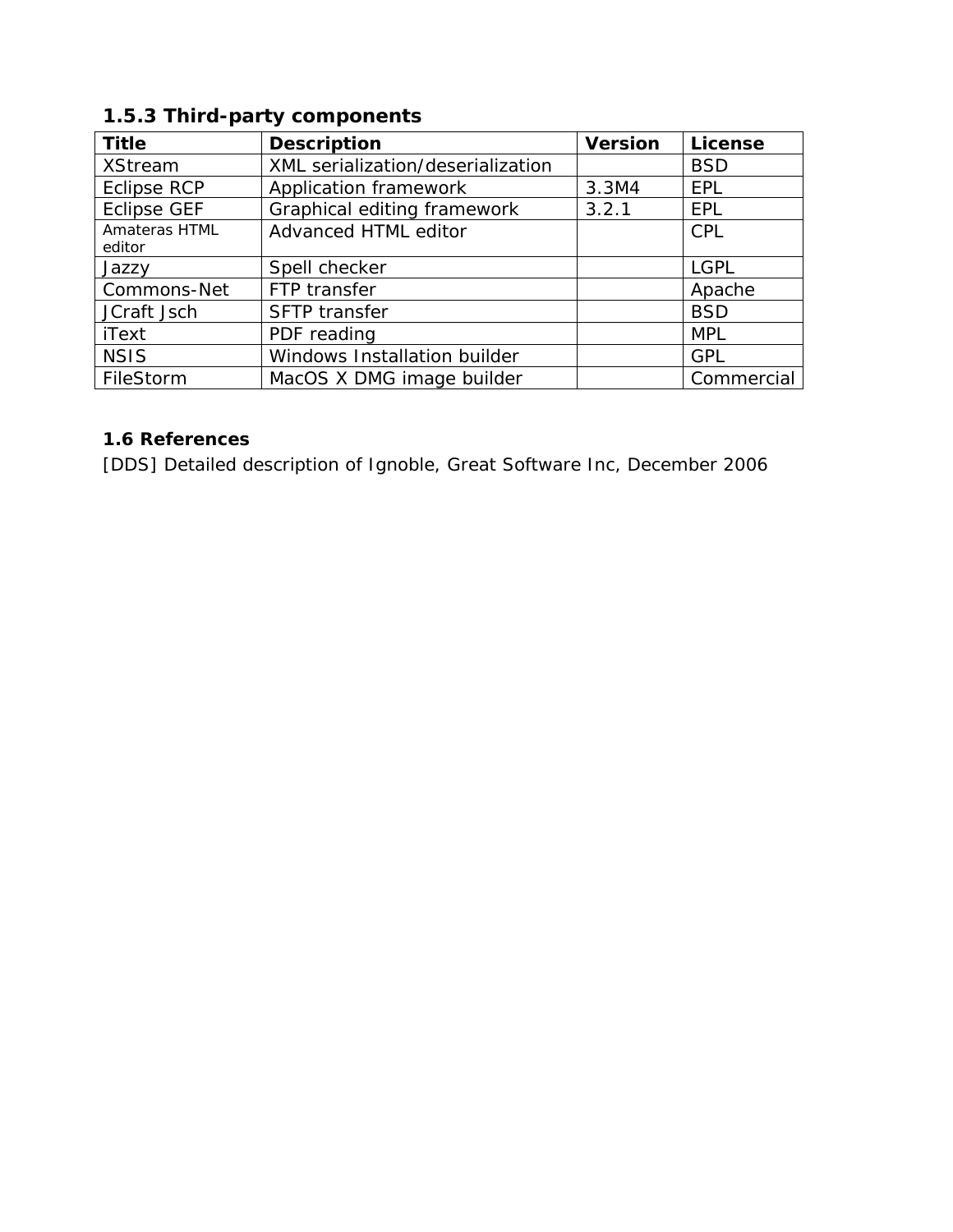#### **Communications Plan:**

#### *Collaboration space:*

This project will utilize a collaboration space at url: http://crm.swxperts.com/clientportal This space will be accessible through internet.

The space will be used to store:

- ¾ Project Status summaries
- ¾ Action item lists
- $\triangleright$  Any project review documents that the core team needs access to
- ¾ Other information

#### *Communications*

Project communication includes phone calls, faxes, emails, Instant Messaging etc. The primary communication collaboration path will be Project Manager -Customer. The media and tools required for the type of communication are listed below:

#### ¾ **Analyst to Customer**

**Media/Tools:** Project Manager and Customer must maintain access to the following media and tools: email, IM (Yahoo) and Microsoft Word.

**Ground rules:** Project Manager and Customer will check e-mail daily and reply within 12 hours. Project Manager and Customer are available for online communications on mutually agreed hours. Project Manager is accessible via Yahoo at

Customer is accessible via Yahoo at

#### *Email distribution list*

Customer and Project team will communicate via Project Manager Alexey **Bubba– ab@swxpwerts.com Account Manager Brent Coats**– **ab@swxpwerts.com** Customer Carl Dresden - **ab@swxpwerts.com**

#### *Weekly status reports and billing*

**Responsibility and Format:** Account Manager will generate status reports and invoices for work performed and email it to Customer and all participants from the distribution list.

**Who receives the communication:** Customer will have access to these reports and receive invoices. **Media/Tools:** Deliverables are published in Microsoft Word or other media or tool specified by Customer. Invoices are published in Adobe PDF.

**Ground Rules:** Invoices are to be paid upon receipt.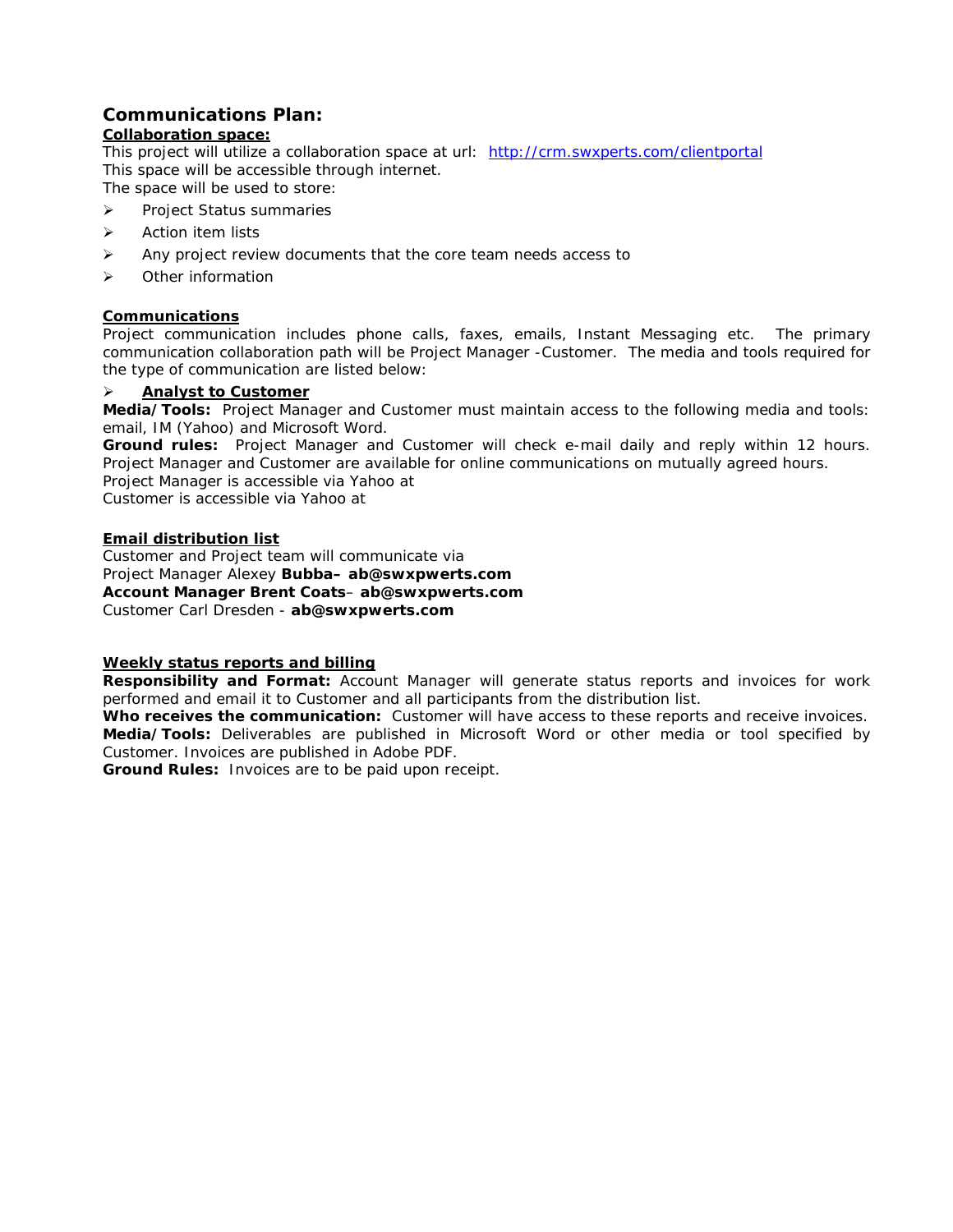# **Deliverables & Key Milestones**

Project Start Date: 02/19/2007Project End Date: 10/17/2007 Project Budget: \$53736

| <b>Task title</b>    | <b>Deliverables</b>    | <b>Date</b> | <b>Comments</b>                                                                                                                                                                                                                                                                                                                                                                                                                                      |
|----------------------|------------------------|-------------|------------------------------------------------------------------------------------------------------------------------------------------------------------------------------------------------------------------------------------------------------------------------------------------------------------------------------------------------------------------------------------------------------------------------------------------------------|
| Milestone 1          | Application core       | 03/30/2007  | A basic Eclipse application running on both<br>Windows and OS X platforms will be built.<br>The application will allow editing a form by<br>placing/moving/deleting the form blocks. Also<br>Open/Save/Save As functionality will be<br>implemented. During the milestone an<br>automatic build/test system will be setup.<br>This build server will run on a daily basis as<br>the minimum to enable for daily tracking of<br>the project progress. |
| Milestone 2          | Form Editor            | 05/29/2007  | Will include almost completed form editor<br>with support of inline and block layouts<br>together with HTML input controls. Also<br>Amateras HTML code editor will be integrated<br>into the system. However, it will not be<br>possible to generate form code.                                                                                                                                                                                      |
| Milestone 3          | Integration<br>Release | 07/25/2007  | The application will enable generating<br>functioning form from the graphical<br>representation and edit it in the code editor.<br>The application framework will be enhanced<br>to have the visual design with global wizard<br>as described in the original SRS specification.<br>Also all HTML controls will be available in the<br>graphical form editor.                                                                                        |
| Alpha Testing        | Alpha Release          | 09/07/2007  | The code stabilization release. As the result<br>of the milestone the release ready for<br>external testing shall be build. Intensive<br>testing/bug fixing in these release will be<br>done. Also Alpha is the last release before the<br>public release that will be able to<br>accommodate new functionality.                                                                                                                                     |
| <b>Beta Testing</b>  | Beta Release           | 10/02/2007  | This phase implies in-life product testing by<br>loyal third-party testers. This pursues two<br>things: the primary goal is to test the product<br>in the real-life in order to identify some<br>problems with compatibility/installation & etc.<br>The second goal is promotion. As the result of<br>this development phase a product quality<br>release will be built.                                                                             |
| <b>Final Release</b> | <b>Final Release</b>   | 10/17/2007  | Final release of the ready product as per the<br>specifications.                                                                                                                                                                                                                                                                                                                                                                                     |